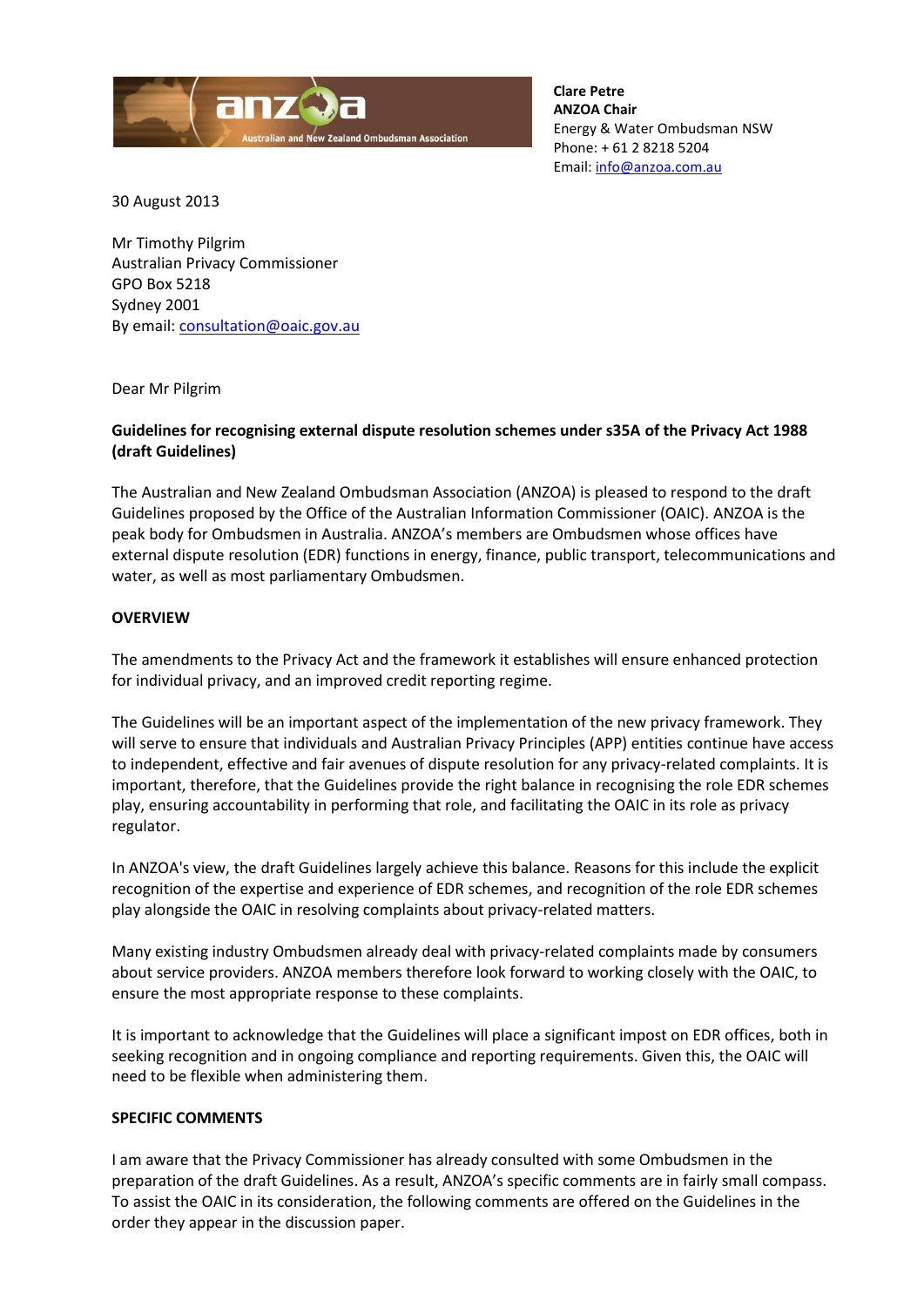### **Independent review**

4.8 The EDR scheme should notify the Information Commissioner about the terms of the review and the appointment of an independent reviewer before the review commences. The Commissioner may request that the review examine other matters the Commissioner considers relevant.

*ANZOA response:* This paragraph appears to be broad in nature and gives the Commissioner significant discretion to request that the scope of an independent review be varied. This may not be appropriate where privacy complaints are a very small part of an EDR scheme's operation, and where an independent review would necessarily be focused on a range of areas.

In addition, and as currently framed, the draft Guidelines appear to require that the Commissioner's comments be sought after the terms of review are settled; this point is perhaps too late in the process, as the budget for any review is likely to be already established.

ANZOA therefore recommends that this clause be amended, such that the obligation on the EDR scheme is simply that the Commissioner be consulted about the terms of any independent review before the review commences. This will allow for the Commissioner's comments or requests to be fully considered and accommodated at the time of scoping the review.

### **General reporting on privacy-related complaints**

4.15 Where possible EDR schemes should provide information about:

- a) The number of privacy-related complaints received in the financial year
- b) the average time taken to resolve privacy-related complaints
- c) for complaints finalised in the financial year:
	- the outcome of the complaint (e.g. conciliated, withdrawal)
	- the nature of any remedy awarded in finalising the complaint (e.g. compensation, apology, staff training)
- d) any systemic privacy-related issues or trends.

*ANZOA response:* Clause 4.15 provides for the EDR scheme to provide, where possible, information about a range of matters. The inclusion of the phrase 'where possible' should provide some flexibility. However, it is important to flag some issues that will arise with this requirement:

- Privacy-related complaints will often raise other issues. For example, a credit default listing complaint may also include a billing dispute or financial hardship concern. Given the multiple issues, seeking to separate these complaints as 'privacy-related complaints' for the purpose of providing information about the time taken to resolve or the outcomes of them, may be inaccurate or misleading.
- Most disputes are resolved through negotiation or conciliation. Accordingly, remedies are often not 'awarded'. Rather the parties reach an agreement which may reflect a number of considerations, of which the privacy-related issue may be only one aspect. For some matters, including those resolved by referral to senior officers within the scheme members, the EDR scheme may not have any information about the 'remedy' or agreed outcome.

These practical issues will have an impact on whether and how EDR schemes can provide information of the type specified in the draft Guidelines. While information requests for the number of privacy-related complaints and any systemic issues identified would cause few difficulties, it may be more problematic to provide time and outcome information for privacy-related complaints specifically.

This matter emphasises the importance of the OAIC taking a flexible approach in administering the Guidelines.

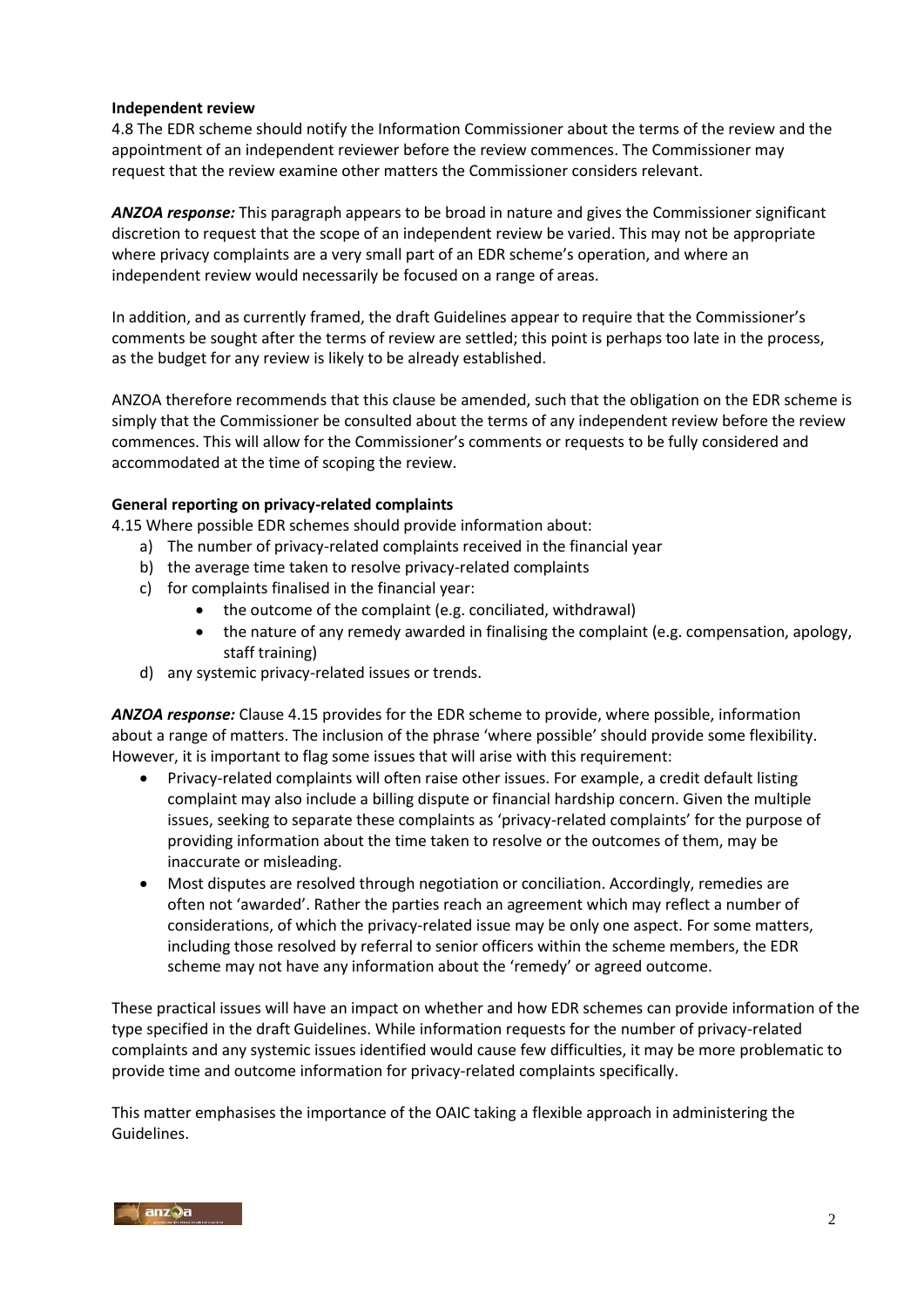#### **Monitoring and reporting serious or repeated interferences with privacy and systemic issues**

4.17 Serious or repeated interferences with privacy and systemic privacy issues should be reported to the Information Commissioner when an EDR scheme becomes aware of them.

*ANZOA response:* In the experience of EDR schemes, systemic issues and repeated events can generally be reported to regulators only after the EDR scheme has had the opportunity to properly consider and confirm them. Referral before this point, and without some thorough analysis, may be premature, unfair and inefficient. ANZOA therefore recommends that these matters should be reported once confirmed, i.e.:

Serious or repeated interferences with privacy and systemic privacy issues should be reported to the Information Commissioner when an EDR scheme has confirmed that serious or repeated interference with privacy has occurred, or where a systemic privacy issue has been confirmed.

### **Other General Conditions**

4.20 The footnote to bullet point 1 says that "Details of how the Commissioner will refer and transfer complaints to EDR schemes are detailed in the enforcement guidelines issued by the OAIC".

*ANZOA response:* ANZOA understands these enforcement guidelines are currently being drafted. At an early point in the preparation of the enforcement guidelines, it is recommended that the OAIC consult with ANZOA about these details of how the OAIC will refer and transfer complaints to EDR schemes.

### **Part 5: The registration process for recognition of an EDR scheme**

5.2 The Information Commissioner may publish an EDR scheme's application, and any relevant documentation, on the OAIC website in the interests of transparency of the application process. Furthermore, any information provided as part of an EDR scheme's application may be subject to obligations under the Freedom of Information Act 1982.

*ANZOA response:* ANZOA recommends that publication of an EDR scheme's application for recognition only be done after consultation with the EDR scheme, in the same manner as consultation is provided for in respect of publication of any independent review report (clause 4.10). For example, the clause may provide:

The Information Commissioner may publish an EDR scheme's application, and any relevant documentation, on the OAIC website in the interests of transparency of the application process, *after consultation with the EDR scheme*.

#### **Schemes already recognised and/or which have a statutory basis**

5.3 Existing EDR schemes that are already recognised under another recognition scheme, and/or which have a statutory basis for their operation, should include in their application: ...

- If relevant: ...
	- o Details of communications with members, potential members, consumer representatives and other regulatory bodies about the EDR scheme being recognised by the Information Commissioner so as to demonstrate that these parties have been consulted with about the registration, and informing the Information Commissioner of any outstanding issues from those consultations.

*ANZOA response:* It is unclear why existing EDR schemes that are already recognised and/or which have a statutory basis would need to undertake substantial stakeholder consultation for the purposes of submitting an application to the OAIC for recognition. The draft Guideline recognises that the function of handling privacy-related complaints is already undertaken by existing EDR schemes; why consultation would be required about continuing this role is not explained. In the event that consultation is required it would appear more appropriate that the OAIC perform this function. We recommend that this requirement be deleted from the Guidelines.